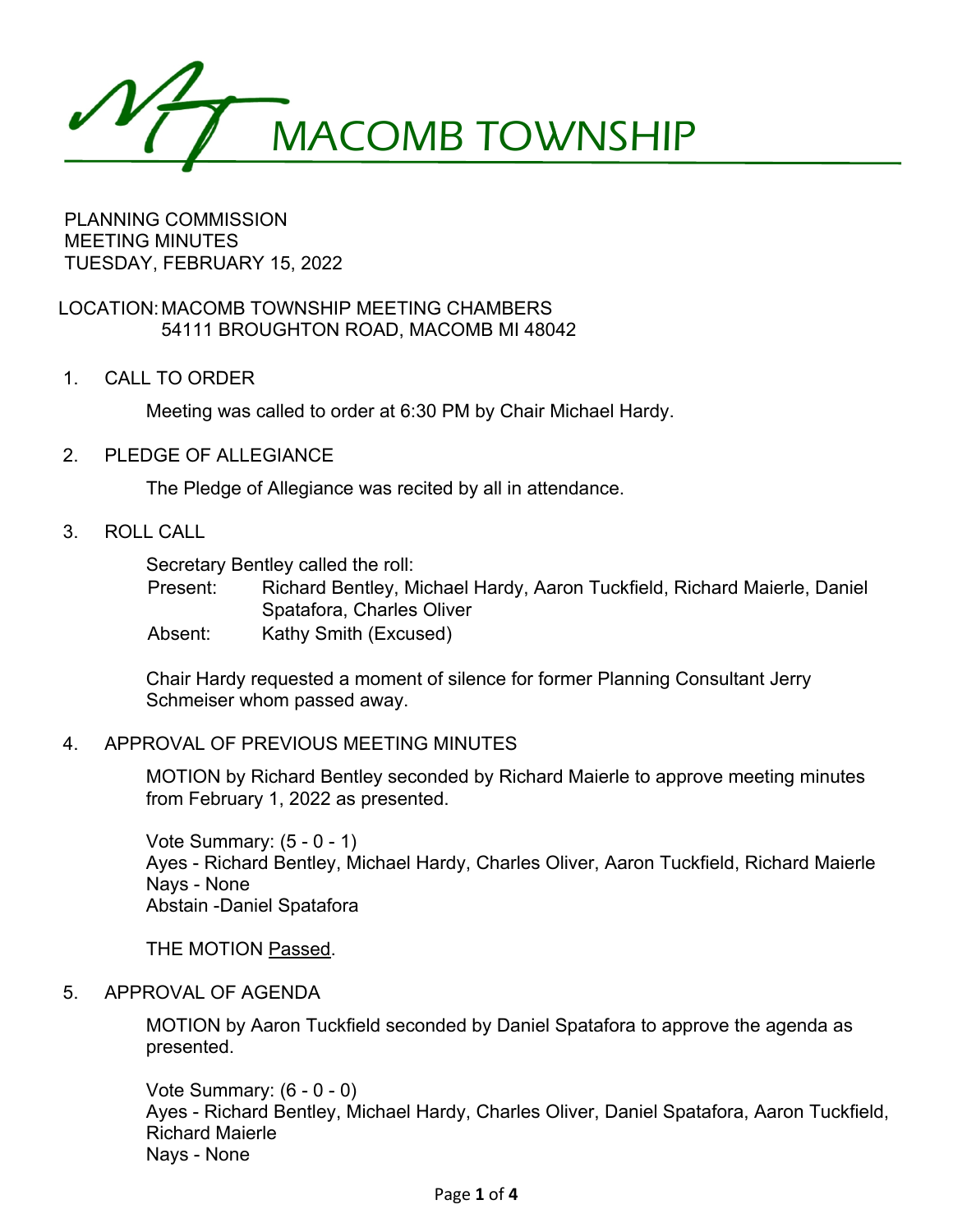Abstain - None

THE MOTION Passed.

MOTION by Aaron Tuckfield seconded by Daniel Spatafora to approve the amended agenda with the addition of item 7.B., Annual Review and approval of Annual Report Additions from last meeting.

Vote Summary: (6 - 0 - 0) Ayes - Richard Bentley, Michael Hardy, Charles Oliver, Daniel Spatafora, Aaron Tuckfield, Richard Maierle Nays - None Abstain - None

THE MOTION Passed.

6. NEW BUSINESS / PUBLIC HEARINGS

### A. **Preliminary Plan; Stoneridge Site Condominiums**

Permanent Parcel #08-25-427-009 and #08-25-427-010; Located on the east side of Fairchild Road, 1,500 feet north of 21 Mile Road; Section 25; Greg Iacobelli, Petitioner

MOTION by Richard Maierle seconded by Charles Oliver to open the public hearing at 6:46 PM.

Vote Summary: (6 - 0 - 0) Ayes - Richard Bentley, Michael Hardy, Charles Oliver, Daniel Spatafora, Aaron Tuckfield, Richard Maierle Nays - None Abstain - None

THE MOTION Passed.

Two residents spoke in regards to this item.

MOTION by Charles Oliver seconded by Richard Maierle to close the public hearing at 6:55 PM.

Vote Summary: (6 - 0 - 0) Ayes - Richard Bentley, Michael Hardy, Charles Oliver, Daniel Spatafora, Aaron Tuckfield, Richard Maierle Nays - None Abstain - None

THE MOTION Passed.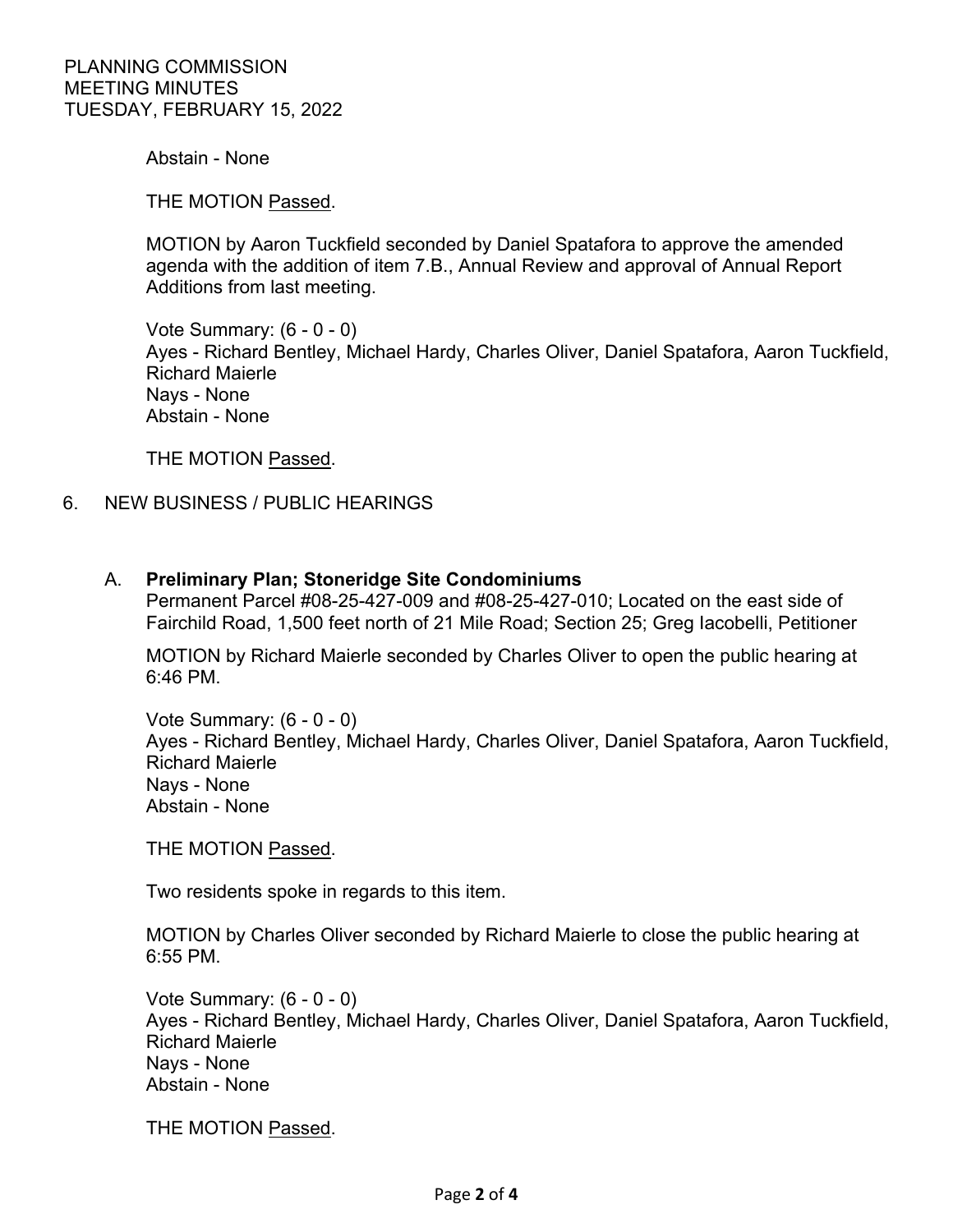MOTION by Daniel Spatafora seconded by Aaron Tuckfield to recommend preliminary plan approval conditioned on the necessary easement that has to be negotiated to satisfy the Fire Department requirements.

Vote Summary: (6 - 0 - 0) Ayes - Richard Bentley, Michael Hardy, Charles Oliver, Daniel Spatafora, Aaron Tuckfield, Richard Maierle Nays - None Abstain - None

THE MOTION Passed.

- 7. OLD BUSINESS
	- A. Annual Review of Planning Commission By-Laws

Item tabled until the next meeting.

B. Annual Review and approval of Annual Report Additions from last meeting.

MOTION by Aaron Tuckfield seconded by Richard Bentley to approve the annual report as presented, with the assumption of the Planning Department checking the quantities, and changing, if necessary, to approve it and present it to the board at the appropriate time.

Vote Summary: (6 - 0 - 0) Ayes - Richard Bentley, Michael Hardy, Charles Oliver, Daniel Spatafora, Aaron Tuckfield, Richard Maierle Nays - None Abstain - None

THE MOTION Passed.

## 8. PUBLIC COMMENTS ON NON-AGENDA ITEMS

None

9. COMMISSIONER COMMENTS

Vice Chair Tuckfield spoke in regards to Mr. Schmeiser about his dedication to Macomb Township over the years and how he will be missed. He also expressed condolences to the family.

Member Oliver also spoke about Mr. Schmeiser in regards to him being a fighter for the township in zoning concerns.

Member Spatafora talked about his experiences with Mr. Schmeiser and thanked him for his service in Macomb Township.